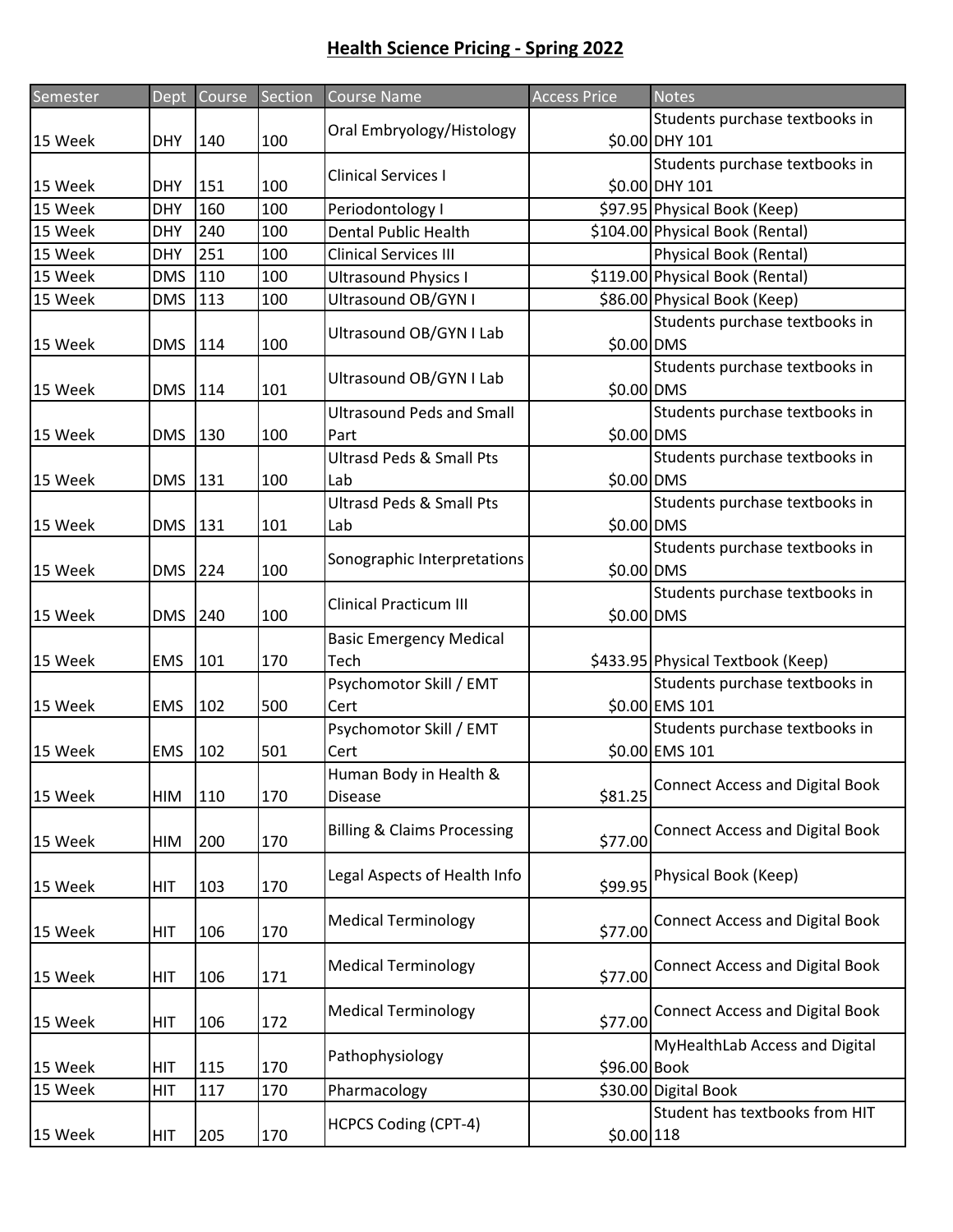| 15 Week | <b>HIT</b> | 209 | 170 | ICD-10-CM Coding                         | $$0.00$ 118 | Student has textbooks from HIT       |
|---------|------------|-----|-----|------------------------------------------|-------------|--------------------------------------|
|         |            |     |     |                                          |             | Student has textbooks from HIT       |
| 15 Week | <b>HIT</b> | 210 | 170 | ICD-10-PCS Coding                        | \$0.00 118  |                                      |
|         |            |     |     | Reimbursement                            |             | Physical Book (Rental)               |
| 15 Week | <b>HIT</b> | 211 | 170 | Methodologies                            | \$99.95     |                                      |
| 15 Week | <b>HIT</b> | 212 | 170 | <b>Prof Practice Experience</b>          |             | \$0.00 OER - Instructor Provided     |
| 15 Week | <b>HIT</b> | 224 | 170 | <b>Healthcare Info Systems</b>           |             | \$101.00 Physical Book (Keep)        |
|         |            |     |     | Intro to Hlth & Wellness                 |             |                                      |
| 15 Week | <b>HWP</b> | 101 | 170 | Promo                                    |             | \$0.00 OER - Instructor Provided     |
| 10 Week | <b>HWP</b> | 103 | 775 | <b>ECG Application</b>                   |             | \$190.00 Physical Book (Keep)        |
| 15 Week | <b>HWP</b> | 110 | 170 | Intro to Exercise Science                |             | \$110.00 Physical Book (Keep)        |
| 15 Week | <b>MCR</b> | 111 | 170 | Canc Reg Disease Coding &<br><b>Stag</b> | \$119.99    | Physical Book (Rental)               |
| 15 Week | <b>MCR</b> | 114 | 170 | <b>Oncology and Coding</b>               |             | \$0.00 Student has from MCR 101      |
| 15 Week | <b>MCR</b> | 220 | 870 | <b>Cancer Registry Clinical I</b>        |             | \$0.00 Student has from MCR 101      |
| 15 Week | <b>MCR</b> | 221 | 870 | <b>Cancer Registry Clinical II</b>       |             | \$0.00 Student has from MCR 101      |
|         |            |     |     |                                          |             |                                      |
| 15 Week | <b>NUR</b> | 130 | 100 | <b>Fundamentals of Nursing</b>           |             | \$1,248.25 ATI Resources and Uniform |
|         |            |     |     |                                          |             |                                      |
| 15 Week | <b>NUR</b> | 130 | 101 | <b>Fundamentals of Nursing</b>           |             | 1248.25 ATI Resources and Uniform    |
| 15 Week | <b>NUR</b> | 130 | 500 | <b>Fundamentals of Nursing</b>           |             | 1248.25 ATI Resources and Uniform    |
|         |            |     |     | <b>Fundamentals of Nursing</b>           |             |                                      |
| 15 Week | <b>NUR</b> | 131 | 600 | Lab                                      |             | \$0.00 Student purchases in NUR 130  |
|         |            |     |     | <b>Fundamentals of Nursing</b>           |             |                                      |
| 15 Week | <b>NUR</b> | 131 | 601 | Lab                                      |             | \$0.00 Student purchases in NUR 130  |
|         |            |     |     | <b>Fundamentals of Nursing</b>           |             |                                      |
| 15 Week | <b>NUR</b> | 131 | 602 | Lab                                      |             | \$0.00 Student purchases in NUR 130  |
|         |            |     |     | <b>Fundamentals of Nursing</b>           |             |                                      |
| 15 Week | <b>NUR</b> | 131 | 603 | Lab                                      |             | \$0.00 Student purchases in NUR 130  |
|         |            |     |     | <b>Fundamentals of Nursing</b>           |             |                                      |
| 15 Week | <b>NUR</b> | 131 | 604 | Lab                                      |             | \$0.00 Student purchases in NUR 130  |
|         |            |     |     | <b>Fundamentals of Nursing</b>           |             |                                      |
| 15 Week | <b>NUR</b> | 131 | 605 | Lab                                      |             | \$0.00 Student purchases in NUR 130  |
|         |            |     |     | <b>Fundamentals of Nursing</b>           |             |                                      |
| 15 Week | <b>NUR</b> | 131 | 606 | Lab                                      |             | \$0.00 Student purchases in NUR 130  |
|         |            |     |     | <b>Fundamentals of Nursing</b>           |             |                                      |
| 15 Week | <b>NUR</b> | 131 | 607 | Lab                                      |             | \$0.00 Student purchases in NUR 130  |
|         |            |     |     | <b>Fundamentals of Nursing</b>           |             |                                      |
| 15 Week | <b>NUR</b> | 131 | 608 | Lab                                      |             | \$0.00 Student purchases in NUR 130  |
|         |            |     |     | <b>Fundamentals of Nursing</b>           |             |                                      |
| 15 Week | <b>NUR</b> | 131 | 609 | Lab                                      |             | \$0.00 Student purchases in NUR 130  |
|         |            |     |     | <b>Fundamentals of Nursing</b>           |             |                                      |
| 15 Week | <b>NUR</b> | 131 | 610 | Lab                                      |             | \$0.00 Student purchases in NUR 130  |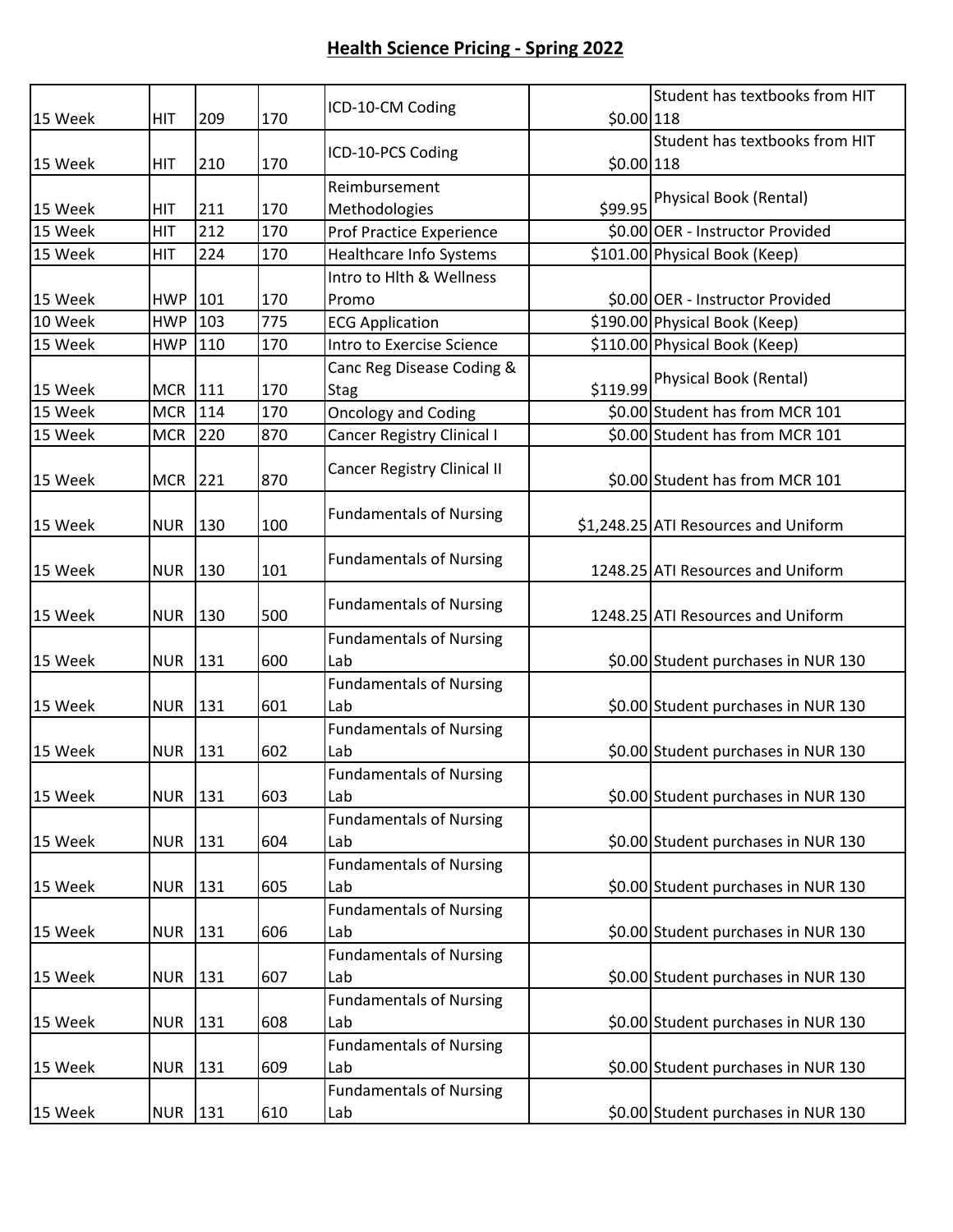|         |            |     |     | <b>Fundamentals of Nursing</b> |                                     |
|---------|------------|-----|-----|--------------------------------|-------------------------------------|
| 15 Week | <b>NUR</b> | 131 | 650 | Lab                            | \$0.00 Student purchases in NUR 130 |
|         |            |     |     | <b>Fundamentals of Nursing</b> |                                     |
| 15 Week | <b>NUR</b> | 131 | 651 | Lab                            | \$0.00 Student purchases in NUR 130 |
|         |            |     |     | <b>Fundamentals of Nursing</b> |                                     |
| 15 Week | <b>NUR</b> | 131 | 652 | Lab                            | \$0.00 Student purchases in NUR 130 |
|         |            |     |     | <b>Fundamentals of Nursing</b> |                                     |
| 15 Week | <b>NUR</b> | 131 | 653 | Lab                            | \$0.00 Student purchases in NUR 130 |
|         |            |     |     | <b>Fundamentals of Nursing</b> |                                     |
| 15 Week | <b>NUR</b> | 132 | 600 | Clinic                         | \$0.00 Student purchases in NUR 130 |
|         |            |     |     | <b>Fundamentals of Nursing</b> |                                     |
| 15 Week | <b>NUR</b> | 132 | 601 | Clinic                         | \$0.00 Student purchases in NUR 130 |
|         |            |     |     | <b>Fundamentals of Nursing</b> |                                     |
| 15 Week | <b>NUR</b> | 132 | 602 | Clinic                         | \$0.00 Student purchases in NUR 130 |
|         |            |     |     | <b>Fundamentals of Nursing</b> |                                     |
| 15 Week | <b>NUR</b> | 132 | 603 | Clinic                         | \$0.00 Student purchases in NUR 130 |
|         |            |     |     | <b>Fundamentals of Nursing</b> |                                     |
| 15 Week | <b>NUR</b> | 132 | 604 | Clinic                         | \$0.00 Student purchases in NUR 130 |
|         |            |     |     | <b>Fundamentals of Nursing</b> |                                     |
| 15 Week | <b>NUR</b> | 132 | 605 | Clinic                         | \$0.00 Student purchases in NUR 130 |
|         |            |     |     | <b>Fundamentals of Nursing</b> |                                     |
| 15 Week | <b>NUR</b> | 132 | 606 | Clinic                         | \$0.00 Student purchases in NUR 130 |
|         |            |     |     | <b>Fundamentals of Nursing</b> |                                     |
| 15 Week | <b>NUR</b> | 132 | 607 | Clinic                         | \$0.00 Student purchases in NUR 130 |
|         |            |     |     | <b>Fundamentals of Nursing</b> |                                     |
| 15 Week | <b>NUR</b> | 132 | 608 | Clinic                         | \$0.00 Student purchases in NUR 130 |
|         |            |     |     | <b>Fundamentals of Nursing</b> |                                     |
| 15 Week | <b>NUR</b> | 132 | 609 | Clinic                         | \$0.00 Student purchases in NUR 130 |
|         |            |     |     | <b>Fundamentals of Nursing</b> |                                     |
| 15 Week | <b>NUR</b> | 132 | 610 | Clinic                         | \$0.00 Student purchases in NUR 130 |
|         |            |     |     | <b>Fundamentals of Nursing</b> |                                     |
| 15 Week | <b>NUR</b> | 132 | 650 | Clinic                         | \$0.00 Student purchases in NUR 130 |
|         |            |     |     | <b>Fundamentals of Nursing</b> |                                     |
| 15 Week | <b>NUR</b> | 132 | 651 | Clinic                         | \$0.00 Student purchases in NUR 130 |
|         |            |     |     | <b>Fundamentals of Nursing</b> |                                     |
| 15 Week | <b>NUR</b> | 132 | 652 | Clinic                         | \$0.00 Student purchases in NUR 130 |
|         |            |     |     | <b>Fundamentals of Nursing</b> |                                     |
| 15 Week | <b>NUR</b> | 132 | 653 | Clinic                         | \$0.00 Student purchases in NUR 130 |
|         |            |     |     | <b>Nurs Care Childbearing</b>  | ATI Resources and Lippincott        |
| 15 Week | <b>NUR</b> | 140 | 100 | Family                         | $$1,191.75$ physical (keep)         |
|         |            |     |     | <b>Nurs Care Childbearing</b>  | ATI Resources and Lippincott        |
| 15 Week | <b>NUR</b> | 140 | 101 | Family                         | \$1,191.75 physical (keep)          |
|         |            |     |     | <b>Nurs Care Childbearing</b>  | ATI Resources and Lippincott        |
| 15 Week | <b>NUR</b> | 140 | 500 | Family                         | \$1,191.75 physical (keep)          |
|         |            |     |     | Nur Care Childbrng Fam.        |                                     |
| 15 Week | <b>NUR</b> | 141 | 870 | Clinc                          | \$0.00 Student purchases in NUR 140 |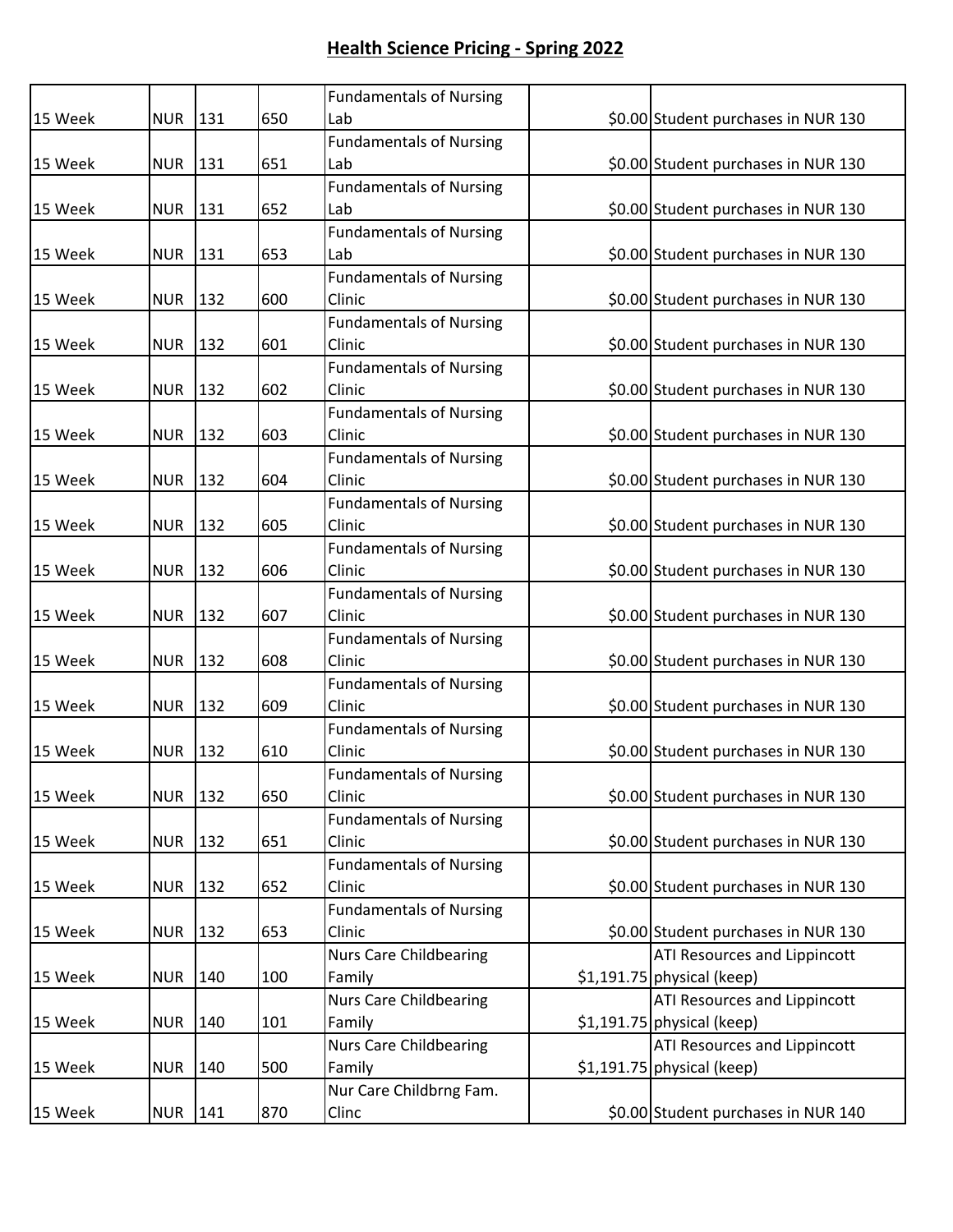|         |            |     |     | Nur Care Childbrng Fam.      |                                     |
|---------|------------|-----|-----|------------------------------|-------------------------------------|
| 15 Week | <b>NUR</b> | 141 | 871 | Clinc                        | \$0.00 Student purchases in NUR 140 |
|         |            |     |     | Nur Care Childbrng Fam.      |                                     |
| 15 Week | <b>NUR</b> | 141 | 872 | Clinc                        | \$0.00 Student purchases in NUR 140 |
|         |            |     |     | Nur Care Childbrng Fam.      |                                     |
| 15 Week | <b>NUR</b> | 141 | 873 | Clinc                        | \$0.00 Student purchases in NUR 140 |
|         |            |     |     | Nur Care Childbrng Fam.      |                                     |
| 15 Week | <b>NUR</b> | 141 | 874 | Clinc                        | \$0.00 Student purchases in NUR 140 |
|         |            |     |     | Nur Care Childbrng Fam.      |                                     |
| 15 Week | <b>NUR</b> | 141 | 875 | Clinc                        | \$0.00 Student purchases in NUR 140 |
|         |            |     |     | Nur Care Childbrng Fam.      |                                     |
| 15 Week | <b>NUR</b> | 141 | 876 | Clinc                        | \$0.00 Student purchases in NUR 140 |
|         |            |     |     | Nur Care Childbrng Fam.      |                                     |
| 15 Week | <b>NUR</b> | 141 | 877 | Clinc                        | \$0.00 Student purchases in NUR 140 |
|         |            |     |     | Nur Care Childbrng Fam.      |                                     |
| 15 Week | <b>NUR</b> | 141 | 878 | Clinc                        | \$0.00 Student purchases in NUR 140 |
|         |            |     |     | Nur Care Childbrng Fam.      |                                     |
| 15 Week | <b>NUR</b> | 141 | 879 | Clinc                        | \$0.00 Student purchases in NUR 140 |
|         |            |     |     | Nur Care Childbrng Fam.      |                                     |
| 15 Week | <b>NUR</b> | 141 | 880 | Clinc                        | \$0.00 Student purchases in NUR 140 |
|         |            |     |     | Nur Care Childbrng Fam.      |                                     |
| 15 Week | <b>NUR</b> | 141 | 881 | Clinc                        | \$0.00 Student purchases in NUR 140 |
|         |            |     |     | Nur Care Childbrng Fam.      |                                     |
| 15 Week | <b>NUR</b> | 141 | 882 | Clinc                        | \$0.00 Student purchases in NUR 140 |
|         |            |     |     | Nur Care Childbrng Fam.      |                                     |
| 15 Week | <b>NUR</b> | 141 | 883 | Clinc                        | \$0.00 Student purchases in NUR 140 |
|         |            |     |     | Nurs Care Children &         |                                     |
| 15 Week | <b>NUR</b> | 145 | 100 | Familes                      | \$0.00 Student purchases in NUR 140 |
|         |            |     |     | Nurs Care Children &         |                                     |
| 15 Week | <b>NUR</b> | 145 | 101 | Familes                      | \$0.00 Student purchases in NUR 140 |
|         |            |     |     | Nurs Care Children &         |                                     |
| 15 Week | <b>NUR</b> | 145 | 500 | Familes                      | \$0.00 Student purchases in NUR 140 |
|         |            |     |     | Nurs Care Child./Fam. Clinic |                                     |
| 15 Week | <b>NUR</b> | 146 | 870 |                              | \$0.00 Student purchases in NUR 140 |
|         |            |     |     | Nurs Care Child./Fam. Clinic |                                     |
| 15 Week | <b>NUR</b> | 146 | 871 |                              | \$0.00 Student purchases in NUR 140 |
|         |            |     |     | Nurs Care Child./Fam. Clinic |                                     |
| 15 Week | <b>NUR</b> | 146 | 872 |                              | \$0.00 Student purchases in NUR 140 |
|         |            |     |     | Nurs Care Child./Fam. Clinic |                                     |
| 15 Week | <b>NUR</b> | 146 | 873 |                              | \$0.00 Student purchases in NUR 140 |
|         |            |     |     | Nurs Care Child./Fam. Clinic |                                     |
| 15 Week | <b>NUR</b> | 146 | 874 |                              | \$0.00 Student purchases in NUR 140 |
|         |            |     |     | Nurs Care Child./Fam. Clinic |                                     |
| 15 Week | <b>NUR</b> | 146 | 875 |                              | \$0.00 Student purchases in NUR 140 |
|         |            |     |     | Nurs Care Child./Fam. Clinic |                                     |
| 15 Week | <b>NUR</b> | 146 | 876 |                              | \$0.00 Student purchases in NUR 140 |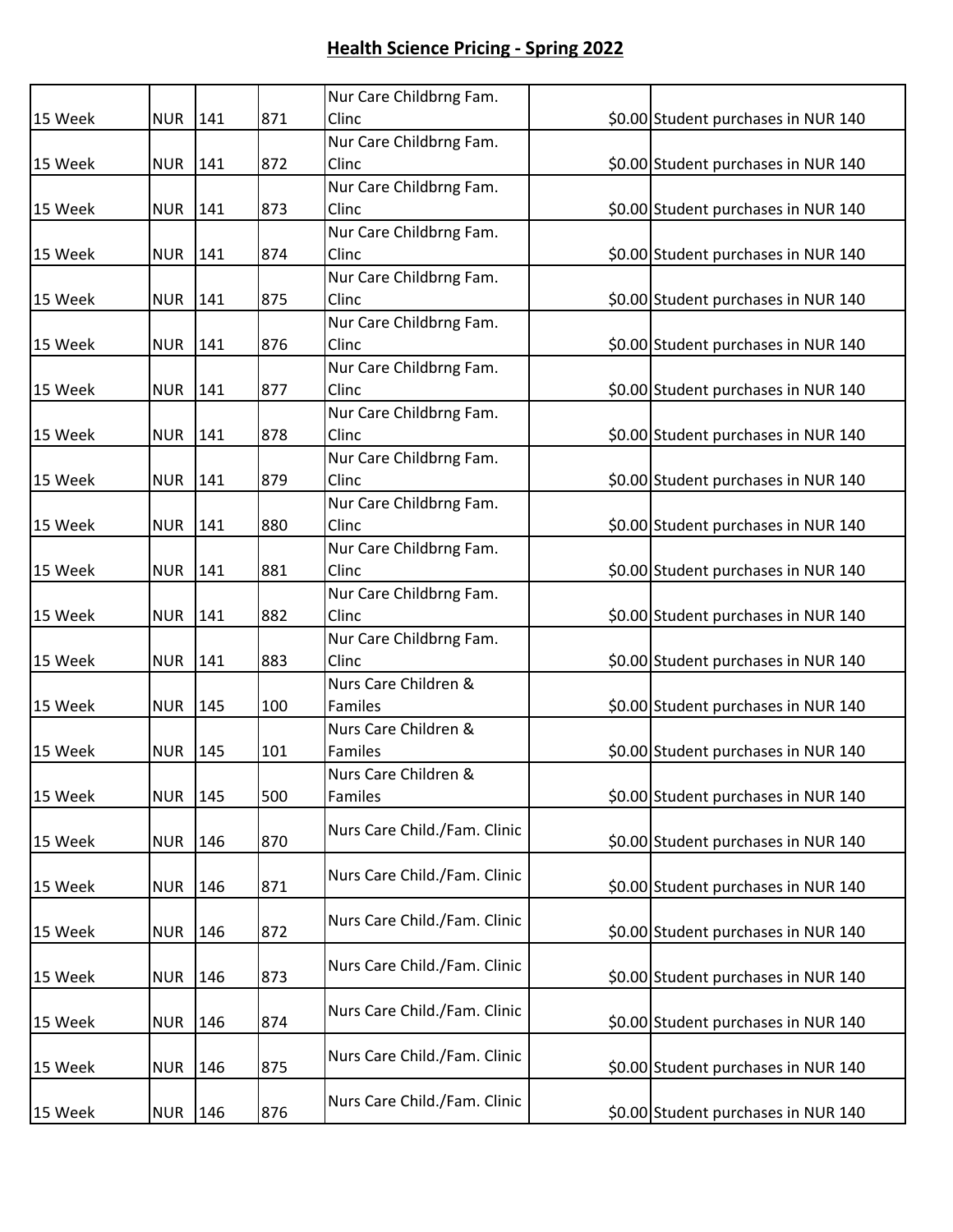| 15 Week                    | <b>NUR</b> | 146           | 877 | Nurs Care Child./Fam. Clinic     |            | \$0.00 Student purchases in NUR 140 |
|----------------------------|------------|---------------|-----|----------------------------------|------------|-------------------------------------|
| 15 Week                    | <b>NUR</b> | 146           | 878 | Nurs Care Child./Fam. Clinic     |            | \$0.00 Student purchases in NUR 140 |
| 15 Week                    | <b>NUR</b> | 146           | 879 | Nurs Care Child./Fam. Clinic     |            | \$0.00 Student purchases in NUR 140 |
| 15 Week                    | <b>NUR</b> | 146           | 880 | Nurs Care Child./Fam. Clinic     |            | \$0.00 Student purchases in NUR 140 |
| 15 Week                    | <b>NUR</b> | 146           | 881 | Nurs Care Child./Fam. Clinic     |            | \$0.00 Student purchases in NUR 140 |
| 15 Week                    | <b>NUR</b> | 146           | 882 | Nurs Care Child./Fam. Clinic     |            | \$0.00 Student purchases in NUR 140 |
| 15 Week                    | <b>NUR</b> | 216           | 170 | Mngmt & Profl Issues             |            | \$0.00 Student purchases in NUR 250 |
| 15 Week                    | <b>NUR</b> | 220           | 101 | Nutrition in Nurs. &<br>Hithcare |            | \$45.00 Digital Book                |
| 15 Week                    | <b>NUR</b> | 220           | 102 | Nutrition in Nurs. &<br>Hithcare |            | \$45.00 Digital Book                |
| 15 Week                    | <b>NUR</b> | 220           | 170 | Nutrition in Nurs. &<br>Hithcare |            | \$45.00 Digital Book                |
| 15 Week                    | <b>NUR</b> | 220           | 171 | Nutrition in Nurs. &<br>Hithcare |            | \$45.00 Digital Book                |
| 15 Week                    | <b>NUR</b> | 220           | 172 | Nutrition in Nurs. &<br>Hithcare |            | \$45.00 Digital Book                |
| 10 Week                    | <b>NUR</b> | 220           | 270 | Nutrition in Nurs. &<br>Hithcare |            | \$45.00 Digital Book                |
| 15 Week                    | <b>NUR</b> | 240           | 100 | Nurs Care Pnts w/MH Alter        | \$1,111.25 | ATI and Elsevier Resources (keep)   |
| 15 Week                    | <b>NUR</b> | 240           | 101 | Nurs Care Pnts w/MH Alter        | \$1,111.25 | ATI and Elsevier Resources (keep)   |
| 15 Week                    | <b>NUR</b> | 240           | 500 | Nurs Care Pnts w/MH Alter        | \$1,111.25 | ATI and Elsevier Resources (keep)   |
| <b>First Seven</b><br>Week | <b>NUR</b> | 241           | 600 | Nur Care Pnts w/MH Alt<br>Clinic |            | \$129.00 Lippincott VSim            |
| <b>First Seven</b><br>Week | <b>NUR</b> | 241           | 601 | Nur Care Pnts w/MH Alt<br>Clinic |            | \$129.00 Lippincott VSim            |
| <b>First Seven</b><br>Week | <b>NUR</b> | 241           | 602 | Nur Care Pnts w/MH Alt<br>Clinic |            | \$129.00 Lippincott VSim            |
| <b>First Seven</b><br>Week | <b>NUR</b> | 241           | 603 | Nur Care Pnts w/MH Alt<br>Clinic |            | \$129.00 Lippincott VSim            |
| <b>First Seven</b>         |            |               |     | Nur Care Pnts w/MH Alt           |            |                                     |
| Week                       | <b>NUR</b> | 241           | 604 | Clinic                           |            | \$129.00 Lippincott VSim            |
| Second Seven               |            |               |     | Nur Care Pnts w/MH Alt           |            |                                     |
| Week                       | <b>NUR</b> | 241           | 620 | Clinic                           |            | \$129.00 Lippincott VSim            |
| Second Seven               |            |               |     | Nur Care Pnts w/MH Alt           |            |                                     |
| Week                       | <b>NUR</b> | 241           | 621 | Clinic                           |            | \$129.00 Lippincott VSim            |
| Second Seven               |            |               |     | Nur Care Pnts w/MH Alt           |            |                                     |
| Week                       | <b>NUR</b> | $\boxed{241}$ | 622 | Clinic                           |            | \$129.00 Lippincott VSim            |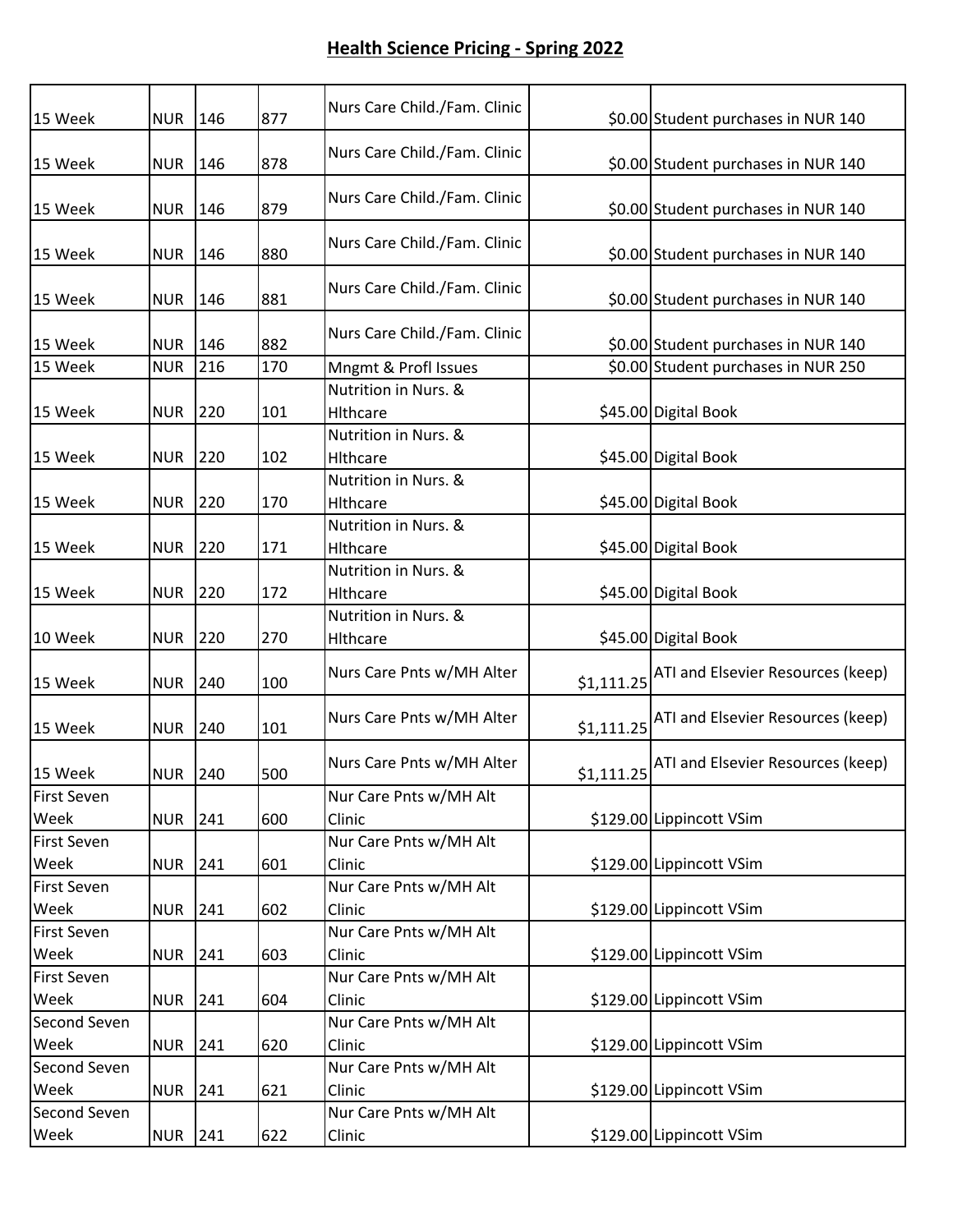| Second Seven       |            |     |     | Nur Care Pnts w/MH Alt       |          |                                     |
|--------------------|------------|-----|-----|------------------------------|----------|-------------------------------------|
| Week               | <b>NUR</b> | 241 | 623 | Clinic                       |          | \$129.00 Lippincott VSim            |
| Second Seven       |            |     |     | Nur Care Pnts w/MH Alt       |          |                                     |
| Week               | <b>NUR</b> | 241 | 650 | Clinic                       |          | \$129.00 Lippincott VSim            |
| Second Seven       |            |     |     | Nur Care Pnts w/MH Alt       |          |                                     |
| Week               | <b>NUR</b> | 241 | 651 | Clinic                       |          | \$129.00 Lippincott VSim            |
| Second Seven       |            |     |     | Nur Care Pnts w/MH Alt       |          |                                     |
| Week               | <b>NUR</b> | 241 | 660 | Clinic                       |          | \$129.00 Lippincott VSim            |
| Second Seven       |            |     |     | Nur Care Pnts w/MH Alt       |          |                                     |
| Week               | <b>NUR</b> | 241 | 661 | Clinic                       |          | \$129.00 Lippincott VSim            |
|                    |            |     |     | Nurs Pnts w/Med Surg Hlth    |          |                                     |
| 15 Week            | <b>NUR</b> | 245 | 100 | Alt                          |          | \$140.00 Physical Book (Keep)       |
|                    |            |     |     | Nurs Pnts w/Med Surg Hlth    |          |                                     |
| 15 Week            | <b>NUR</b> | 245 | 101 | Alt                          | \$140.00 | Physical Book (Keep)                |
|                    |            |     |     | Nurs Pnts w/Med Surg Hlth    |          |                                     |
| 15 Week            | <b>NUR</b> | 245 | 500 | Alt                          |          | \$140.00 Physical Book (Keep)       |
| <b>First Seven</b> |            |     |     |                              |          |                                     |
| Week               | <b>NUR</b> | 246 | 600 | Nr Pnts Md Srg Hlth Alt Clnc |          | \$0.00 Student purchases in NUR 240 |
| <b>First Seven</b> |            |     |     |                              |          |                                     |
| Week               | <b>NUR</b> | 246 | 620 | Nr Pnts Md Srg Hlth Alt Clnc |          | \$0.00 Student purchases in NUR 240 |
|                    |            |     |     |                              |          |                                     |
| 15 Week            | <b>NUR</b> | 246 | 870 | Nr Pnts Md Srg Hlth Alt Clnc |          | \$0.00 Student purchases in NUR 240 |
|                    |            |     |     |                              |          |                                     |
| 15 Week            | <b>NUR</b> | 246 | 871 | Nr Pnts Md Srg Hlth Alt Clnc |          | \$0.00 Student purchases in NUR 240 |
|                    |            |     |     |                              |          |                                     |
| 15 Week            | <b>NUR</b> | 246 | 872 | Nr Pnts Md Srg Hlth Alt Clnc |          | \$0.00 Student purchases in NUR 240 |
|                    |            |     |     |                              |          |                                     |
| 15 Week            | <b>NUR</b> | 246 | 873 | Nr Pnts Md Srg Hlth Alt Clnc |          | \$0.00 Student purchases in NUR 240 |
|                    |            |     |     |                              |          |                                     |
| 15 Week            | <b>NUR</b> | 246 | 874 | Nr Pnts Md Srg Hlth Alt Clnc |          | \$0.00 Student purchases in NUR 240 |
|                    |            |     |     |                              |          |                                     |
| 15 Week            | <b>NUR</b> | 246 | 875 | Nr Pnts Md Srg Hlth Alt Clnc |          | \$0.00 Student purchases in NUR 240 |
|                    |            |     |     |                              |          |                                     |
| 15 Week            | <b>NUR</b> | 246 | 876 | Nr Pnts Md Srg Hlth Alt Clnc |          | \$0.00 Student purchases in NUR 240 |
|                    |            |     |     |                              |          |                                     |
| 15 Week            | <b>NUR</b> | 246 | 877 | Nr Pnts Md Srg Hlth Alt Clnc |          | \$0.00 Student purchases in NUR 240 |
|                    |            |     |     |                              |          |                                     |
| 15 Week            | <b>NUR</b> | 246 | 880 | Nr Pnts Md Srg Hlth Alt Clnc |          | \$0.00 Student purchases in NUR 240 |
|                    |            |     |     |                              |          |                                     |
| 15 Week            | <b>NUR</b> | 246 | 881 | Nr Pnts Md Srg Hlth Alt Clnc |          | \$0.00 Student purchases in NUR 240 |
|                    |            |     |     |                              |          |                                     |
| 15 Week            | <b>NUR</b> | 246 | 882 | Nr Pnts Md Srg Hlth Alt Clnc |          | \$0.00 Student purchases in NUR 240 |
|                    |            |     |     |                              |          |                                     |
| 15 Week            | <b>NUR</b> | 250 | 100 | Adv Concepts of Nurs Care    | \$962.25 | <b>ATI Resources</b>                |
|                    |            |     |     |                              |          |                                     |
| 15 Week            | <b>NUR</b> | 250 | 101 | Adv Concepts of Nurs Care    | \$962.25 | <b>ATI Resources</b>                |
|                    |            |     |     |                              |          |                                     |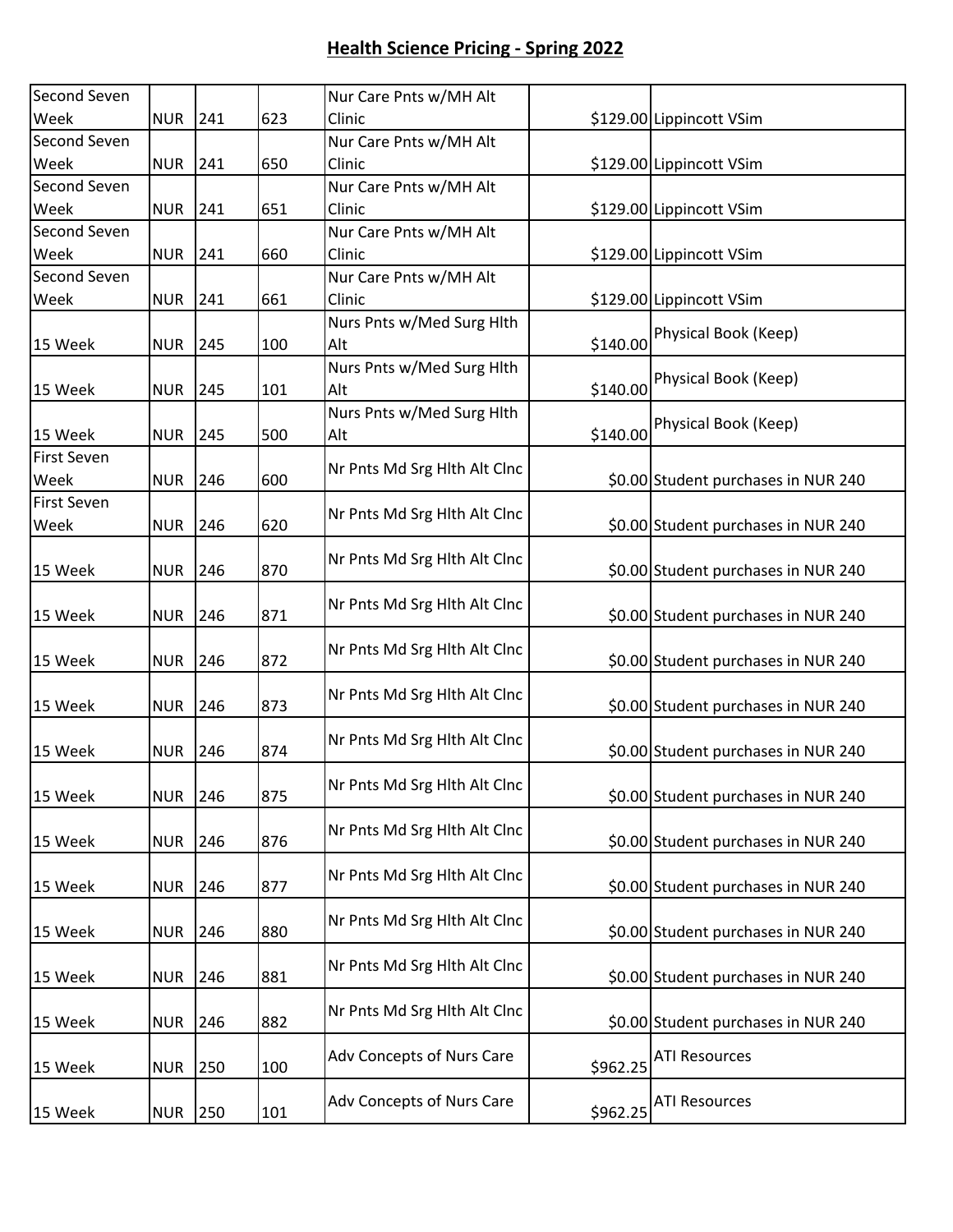| 15 Week | <b>NUR</b> | 250 | 500 | Adv Concepts of Nurs Care               | \$962.25 | <b>ATI Resources</b>                |
|---------|------------|-----|-----|-----------------------------------------|----------|-------------------------------------|
| 15 Week | <b>NUR</b> | 251 | 870 | Adv Cncpts of Nurs Care<br>Clinc        |          | \$0.00 Student purchases in NUR 250 |
| 15 Week | <b>NUR</b> | 251 | 871 | Adv Cncpts of Nurs Care<br>Clinc        |          | \$0.00 Student purchases in NUR 250 |
| 15 Week | <b>NUR</b> | 251 | 872 | Adv Cncpts of Nurs Care<br>Clinc        |          | \$0.00 Student purchases in NUR 250 |
| 15 Week | <b>NUR</b> | 251 | 873 | Adv Cncpts of Nurs Care<br>Clinc        |          | \$0.00 Student purchases in NUR 250 |
| 15 Week | <b>NUR</b> | 251 | 874 | Adv Cncpts of Nurs Care<br>Clinc        |          | \$0.00 Student purchases in NUR 250 |
| 15 Week | <b>NUR</b> | 251 | 875 | Adv Cncpts of Nurs Care<br>Clinc        |          | \$0.00 Student purchases in NUR 250 |
| 15 Week | <b>NUR</b> | 251 | 876 | Adv Cncpts of Nurs Care<br>Clinc        |          | \$0.00 Student purchases in NUR 250 |
| 15 Week | <b>NUR</b> | 251 | 877 | <b>Adv Cncpts of Nurs Care</b><br>Clinc |          | \$0.00 Student purchases in NUR 250 |
| 15 Week | <b>NUR</b> | 251 | 878 | Adv Cncpts of Nurs Care<br>Clinc        |          | \$0.00 Student purchases in NUR 250 |
| 15 Week | <b>NUR</b> | 251 | 879 | Adv Cncpts of Nurs Care<br>Clinc        |          | \$0.00 Student purchases in NUR 250 |
| 15 Week | <b>NUR</b> | 251 | 880 | Adv Cncpts of Nurs Care<br>Clinc        |          | \$0.00 Student purchases in NUR 250 |
| 15 Week | <b>NUR</b> | 251 | 881 | Adv Cncpts of Nurs Care<br>Clinc        |          | \$0.00 Student purchases in NUR 250 |
| 15 Week | <b>NUR</b> | 251 | 882 | Adv Cncpts of Nurs Care<br>Clinc        |          | \$0.00 Student purchases in NUR 250 |
| 15 Week | <b>NUR</b> | 251 | 883 | Adv Cncpts of Nurs Care<br>Clinc        |          | \$0.00 Student purchases in NUR 250 |
| 15 Week | <b>NUR</b> | 301 | 170 | Comp. Health Assessment                 |          | \$0.00 OER - Instructor Provided    |
| 15 Week | <b>NUR</b> | 302 | 170 | Pathophysiology                         |          | \$199.00 Elsevier Resources (keep)  |
| 15 Week | <b>NUR</b> | 303 | 100 | <b>Pharmacology for Nursing</b>         |          | \$0.00 OER/ ATI Resources           |
| 15 Week | <b>NUR</b> | 303 | 500 | <b>Pharmacology for Nursing</b>         |          | \$0.00 OER/ ATI Resources           |
| 15 Week | PAR        | 111 | 700 | Prin. of Paramedic Sci. I               |          | \$1,031.95 Physical Book (Keep)     |
| 15 Week | <b>PAR</b> | 112 | 100 | Paramed Skill & Scenario<br>Lab I       |          | \$0.00 Student purchases in PAR 111 |
| 15 Week | PAR        | 113 | 870 | Paramedic Clinical Practice I           |          | \$0.00 Student purchases in PAR 111 |
| 15 Week | PAR        | 121 | 700 | Prin. of Paramedic Sci. II              |          | \$0.00 Student purchases in PAR 111 |
| 15 Week | PAR        | 122 | 100 | Paramed Skill & Scen Lab II             |          | \$0.00 Student purchases in PAR 111 |
| 15 Week | PAR        | 123 | 870 | <b>Paramedic Clinical Practice</b><br>Ш |          | \$0.00 Student purchases in PAR 111 |